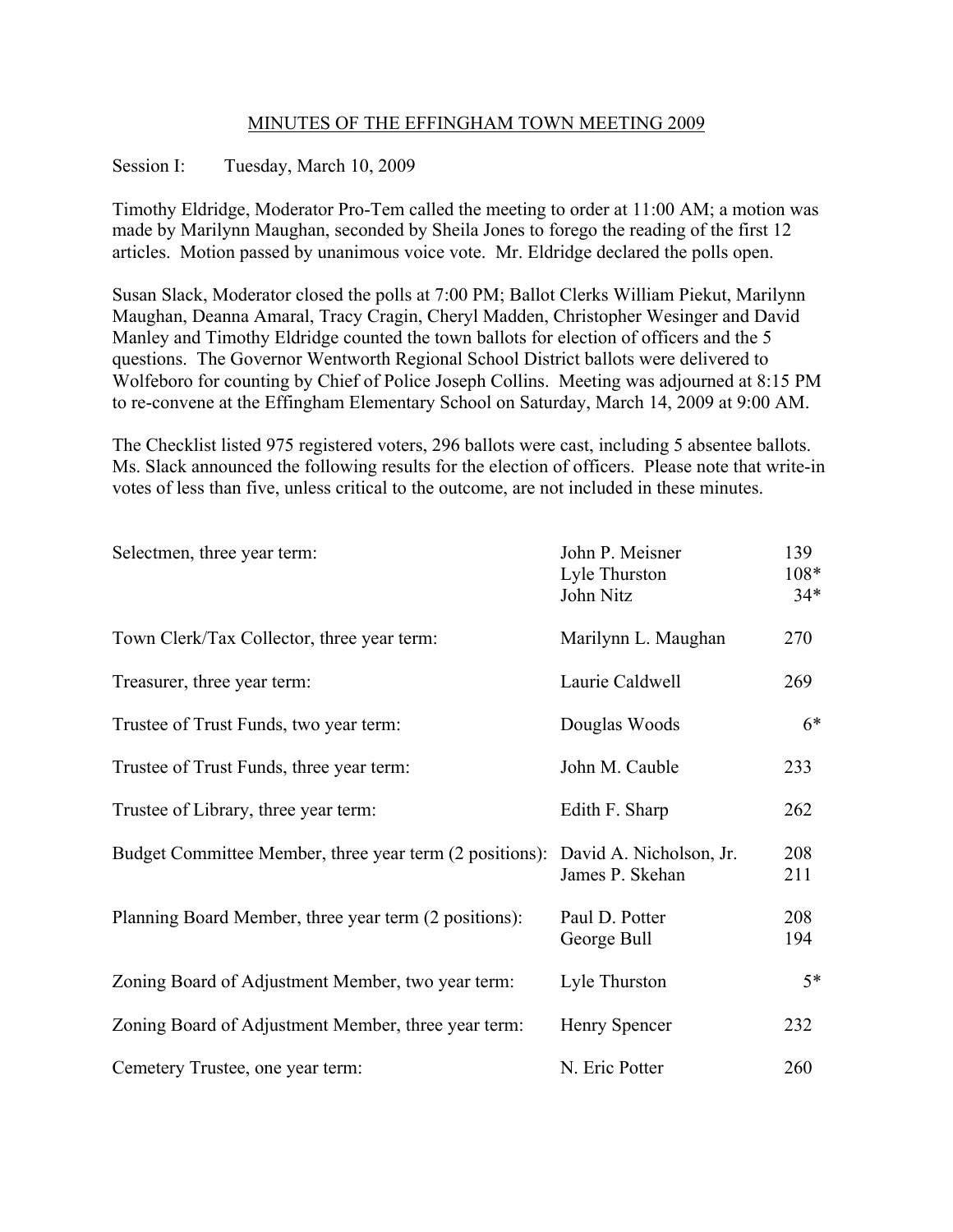Cemetery Trustee, two year term: Lyle Thurston 5\*

\*Write-in votes

Article 2: Are you in favor of Zoning Amendment 2009-2, as proposed by the Planning Board, to amend Article 3, Section 302, to add the following definition to conversion, "*Conversion:* A change of use from one permitted use to another permitted use. A conversion requires a permit from the Zoning Officer." The Planning Board is in favor of this article. Yes 172 No 108

Article 3. Are you in favor of Zoning Amendment 2009-3, as proposed by the Planning Board, to make various formatting changes and to add clarification language throughout Article 10. The Planning Board is in favor of this article. Yes 204 No 74

Article 4: Are you in favor of Zoning Amendment 2009-4, as proposed by the Planning Board, to remove Manufactured Housing Park from Article 10, Table 1, as Table 1 includes only permitted uses. The Planning Board is in favor of this article. Yes 181 No 93

Article 5: Are you in favor of Zoning Amendment 2009-5, as proposed by the Planning Board, to reorder columns, alphabetize and add sequential numbering to Article 10, Table 1. This is a house keeping issue. The Planning Board is in favor of this article. Yes 216 No 60

Article 6: Are you in favor of Zoning Amendment 2009-6, as proposed by the Planning Board, to amend Article 18, Section 1805: Density, to add, "3. Manufactured Housing is not permitted in Open Space/Conservation Subdivisions." The Planning Board is in favor of this article. Yes 167 No 113

Session II: Susan Slack, Moderator gaveled the meeting to order 9:15 AM on Saturday, March 14, 2008 with approximately 65 Effingham voters in attendance. Moderator Slack held a moment of silence in honor of Urbain "Sonny" English who passed away recently and for all Effingham residents who passed away in 2008. Town Clerk Marilynn Maughan read the election results from March 10, 2009. Moderator Slack then proceeded to explain how the meeting would be conducted and read Article 7 to the voters present.

Article 7: To see if the Town will vote to raise and appropriate the sum of Thirty One Thousand Five Hundred and Eleven Dollars (\$31,511.00) to contract the services of Avitar Associates of New England, Inc., for the year 2009. This sum represents payment for the fourth year of a fiveyear level funded contract that provides for a full update of property values to market rate in 2010 as required by RSA 75:8-a, as well as general assessing services throughout each of the five years and field data verification of information appearing on property tax cards. This requires a majority vote.

The article was moved by John Meisner, seconded by William Piekut. Following a discussion the article passed by unanimous voice vote.

Article 8: To see if the Town will vote to raise and appropriate the sum of Seventy Thousand Dollars (\$70,000.00) for road reconstruction. This requires a majority vote.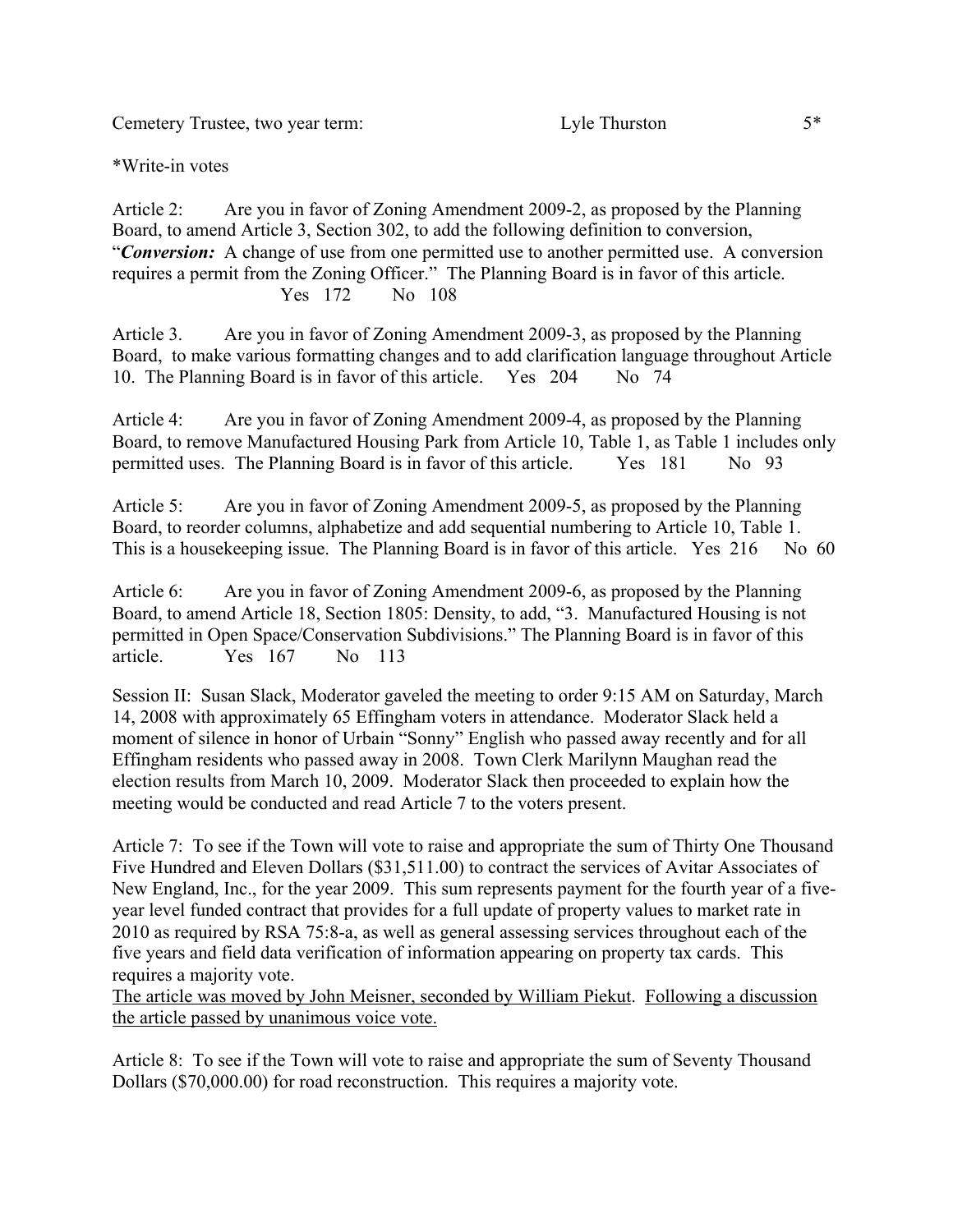The article was moved by William Piekut, seconded by Timothy Eldridge. James Skehan made a motion to reduce this article to \$62,000.00. The article was seconded by Irene Riordan. The motion was defeated on a majority voice vote. Following discussion of the article, it passed on a majority voice vote.

Article 9: To see if the Town will vote to raise and appropriate the sum of Eighty Five Thousand Dollars (\$85,000.00) for road resurfacing and sealing. This requires a majority vote. The article was moved by Timothy Eldridge, seconded by William Piekut. James Skehan made a motion to reduce this article to \$70,000.00. The article was seconded by Joseph Sherin. The motion was defeated on a majority voice vote. Following discussion of the article, it passed on a majority voice vote.

Article 10: To see if the Town will vote to discontinue the Rescue Vehicle and Equipment Capital Reserve Fund established in 1991. The current balance of \$29,020.33 as of December 31, 2008, plus any accumulated interest to date of withdrawal, are to be transferred to the Town's general fund. This is a special warrant article. This requires a majority vote. The Selectmen and the Budget Committee recommend this appropriation. This article was moved by John Meisner, seconded by Timothy Eldridge. Irene Riordan made a motion to postpone this article together with Article 11 indefinitely. The motion was seconded by Jory Augenti. Mrs. Riordan explained that she felt although the intent of the Selectmen was to move the funds into the Fire Truck and Equipment Capital Reserve Fund, the capital reserve fund did not indicate that the funds were to be used for the Rescue Vehicle. Therefore, the Fire Truck CRF should be renamed first. The motion passed on a majority voice vote. The two articles were postponed indefinitely.

Article 11: To see if the Town will vote to raise and appropriate the sum of \$29,020.33 to be added to the Fire Truck and Equipment Capital Reserve Fund previously established, with said funds to come from the Town's unreserved fund balance. This sum represents the funds from the discontinued Rescue Vehicle and Equipment Capital Reserve Fund. This is a special warrant article. This requires a majority vote. The Selectmen and the Budget Committee recommend this appropriation. See Article 10.

Article 12: To see if the Town will vote to name the Board of Selectmen as agents to expend from the Town Owned Bridges Capital Reserve Fund previously established in 2003. This requires a majority vote. The article was moved by Timothy Eldridge, seconded by John Meisner. Following a brief discussion, the article passed on an unanimous voice vote.

Article 13: To see if the Town will vote to raise and appropriate the sum of Forty Six Thousand Dollars (\$40,001.00) for payments to the following Capital Reserve Accounts:

| <b>Invasive Aquatic Plants</b> | \$1,000.00  |
|--------------------------------|-------------|
| Fire Truck/Equipment           | \$20,000.00 |
| Municipal Maintenance Garage   | \$1,000.00  |
| Police Cruiser/Equipment       | \$5,000.00  |
| <b>Public Safety Buildings</b> | \$5,000.00  |
| Salt Shed                      | \$1,000.00  |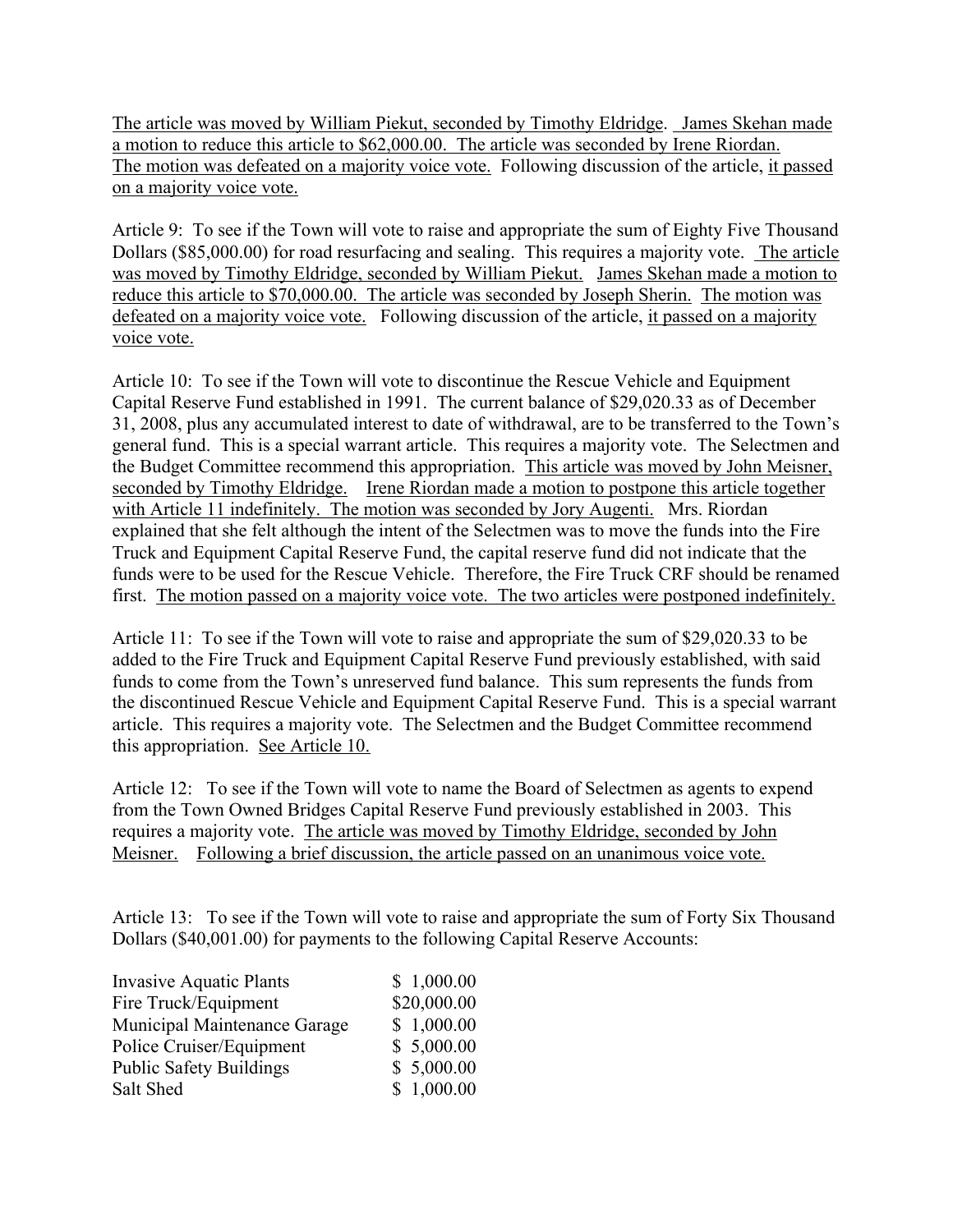| Town Owned Bridges                       |   | \$5,000.00 |
|------------------------------------------|---|------------|
| <b>Transfer Station/Recycling Center</b> |   | \$2,000.00 |
| Rescue Vehicle/Equipment                 | S | 1.00       |

This is a special warrant article. This requires a majority vote. The Selectmen and the Budget Committee recommend this appropriation. The article was moved by John Meisner, seconded by Timothy Eldridge. A motion was made by Jory Augenti, seconded by Michael Cauble, to increase the Rescue Vehicle/Equipment CRF by \$4,999.00. The motion passed by unanimous voice vote. Following discussion, the article as amended passed on majority voice vote.

**Article 14**: To see if the Town will vote to raise and appropriate One Thousand Dollars (\$1,000.00) from the undesignated fund balance to be added to the Fire Truck and Equipment Capital Reserve Fund previously established. The \$1,000.00 was received from the Town of Parsonsfield in 2008 for Fire Department Mutual Aid. This is a special warrant article. This requires a majority vote. The Selectmen and the Budget Committee recommend this appropriation. The article was moved by John Meisner, seconded by Timothy Eldridge. There was no discussion. Article 14 passed on unanimous voice vote.

**Article 15**: To see if the Town will vote to raise and appropriate the sum of Five Hundred Dollars (\$500.00) to be added to the Emergency Management/Disaster Expendable Trust Fund previously established. This is a special warrant article. This requires a majority vote. The Selectmen and the Budget Committee recommend this appropriation. The article was moved by John Meisner, seconded by Timothy Eldridge. Jory Augenti made a motion to increase this article to \$10,000.00. The article was seconded by Cheryle Feirick. The motion was defeated on a majority voice vote. Following discussion, the article passed on a majority voice vote.

**Article 16**: To see if the Town will vote to raise and appropriate the sum of Three Thousand Dollars (\$3,000.00) to be added to the Municipal Buildings Expendable Trust Fund previously established. This is a special warrant article. This requires a majority vote. The Selectmen and the Budget Committee recommend this appropriation. The article was moved by John Meisner, seconded by Timothy Eldridge. Following discussion, the article passed on unanimous voice vote.

A motion was made by David Manley, seconded by Henry Spencer to restrict reconsideration of Articles 7 through 16. The motion carried on unanimous voice vote.

**Article 17**: To see if the Town will vote to raise and appropriate the sum of One Dollar (\$1.00) to be added to the Planning and Land Use Expendable Trust Fund previously established. This is a special warrant article. This requires a majority vote. The Selectmen and the Budget Committee recommend this appropriation. The article was moved by William Piekut, seconded by John Meisner. Following discussion, the article passed by unanimous voice vote.

**Article 18**: To see if the Town will vote to raise and appropriate the sum of Two Thousand Five Hundred Dollars (\$2,500.00) to be added to the Parks and Recreation Trust Fund previously established. This is a special warrant article. This requires a majority vote. The Selectmen and Budget Committee recommend this appropriation. This article was moved by Timothy Eldridge,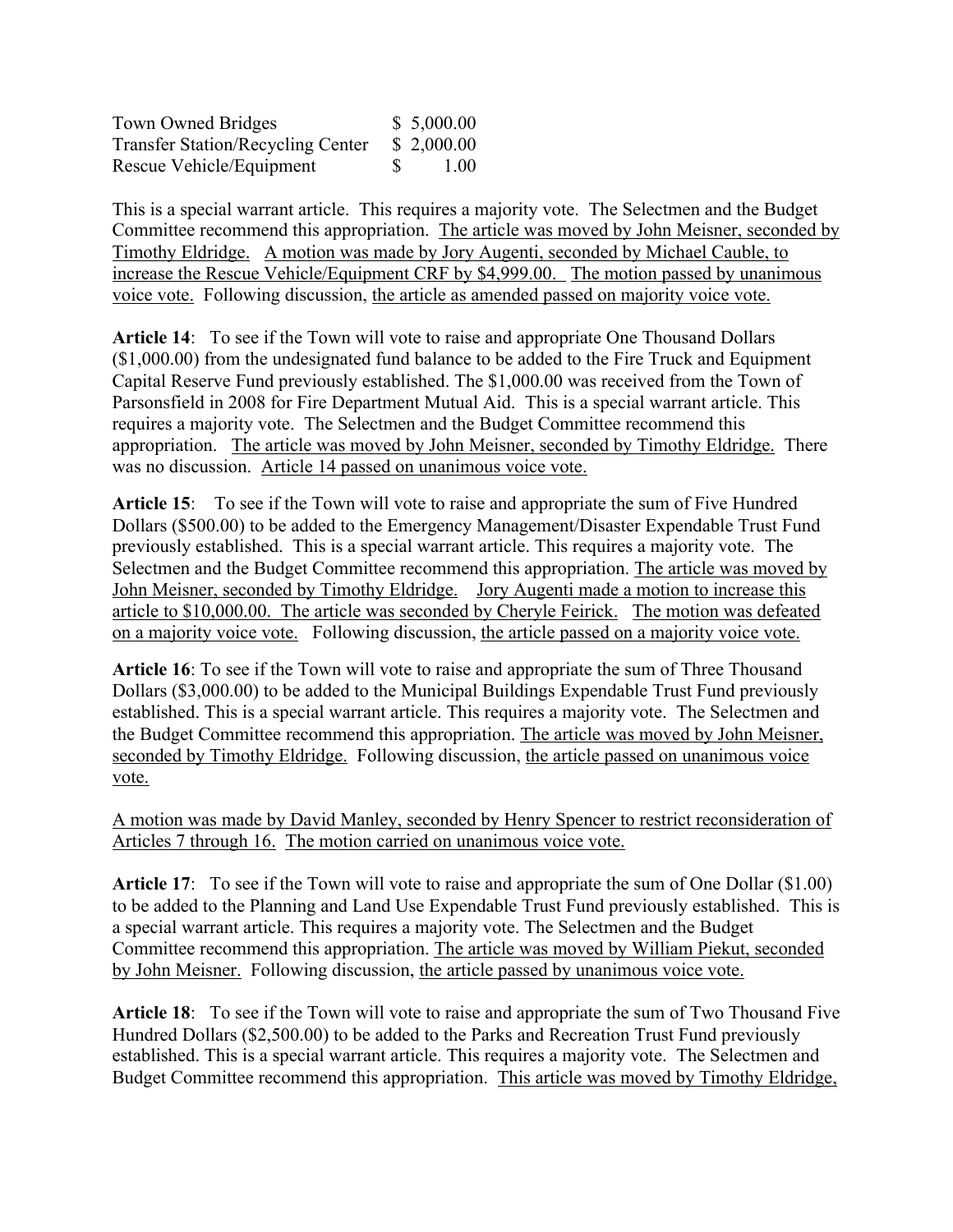seconded by John Meisner. Following discussion, this appropriation passed by unanimous voice vote.

**Article 19**: To see if the Town will vote to raise and appropriate the sum of One Thousand Dollars (\$1,000.00) to be added to the Library Equipment Expendable Trust Fund previously established. This is a special warrant article. This requires a majority vote. The Selectmen and Budget Committee recommend this appropriation. This article was moved by John Meisner, seconded by Timothy Eldridge. A motion was made by Cheryle Feirick, seconded by David Manley to increase this article to \$2,500.00. The motion passed on a majority voice vote. Following discussion, the article as amended passed on an unanimous voice vote.

**Article 20**: To see if the Town will vote to raise and appropriate the sum of Twenty Thousand Five Hundred Dollars (\$20,000.00) for personal allotments/stipends for Effingham Fire and Rescue Department members. This requires a majority vote. A motion was made by Lori Lenart, seconded by Irene Riordan to discuss this article with Article 24. The motion was defeated on a hand count of 20 yes 22 no. Following the discussion, the article passed on unanimous voice vote.

**Article 21:** To see if the Town will vote to raise and appropriate the sum of \$24,000.00, said sum represents \$13,500 for the salary of the combined Town Clerk/Tax Collector position and \$10,500.00 for the salary of the combined Deputy Town Clerk/Tax Collector position. If this warrant article passes, the general operating budget lines for salary and fees will be reduced. This requires a majority vote. **Note:** These salaries will be for the nine month period beginning April 1, 2009 and ending December 31, 2009. For the 12 months of 2010, the yearly salary for the Town Clerk/Tax Collector will be \$18,000.00 and the yearly salary for the Deputy Town Clerk/Tax Collector will be \$14,000.00. Both of these positions will no longer retain fees, all fees will be kept by the Town as revenue. The article was moved by John Meisner, seconded by Timothy Eldridge. A motion was made by Irene Riordan, seconded by Michael Gruel to amend the following sentence: For the 12 months of 2010, the yearly salary for the Town Clerk/Tax Collector will be recommended as \$18,000.00 and the yearly salary for the Deputy Town Clerk/Tax Collector will be recommended as \$14,000.00. The motion failed on a voice vote. Following discussion, the article passed on an unanimous voice vote.

**Article 22:** To see if the Town will vote to discontinue the Tax Map Updating Trust Fund established in 2001. The current balance as of December 31, 2008 of \$3.01, plus any accumulated interest to date of withdrawal, are to be transferred to the Town's general fund. This requires a majority vote. The Selectmen and the Budget Committee recommend this appropriation. The article was moved by John Meisner, seconded by William Piekut. Following a brief discussion, the article passed on an unanimous voice vote.

A motion was made by Sheila Jones, seconded by Irene Riordan to restrict reconsideration of articles 17 through 22. The motion passed on an unanimous voice vote.

**Article 23.** To see if the Town will vote to raise and appropriate the Budget Committee and the Selectmen's recommended sum of \$1,243,885.00 for the ensuing year for general operations. The article was moved by John Meisner, seconded by Timothy Eldridge. The general operating budget was passed at \$1, 220, 915.00. This figure passed by majority voice vote. The following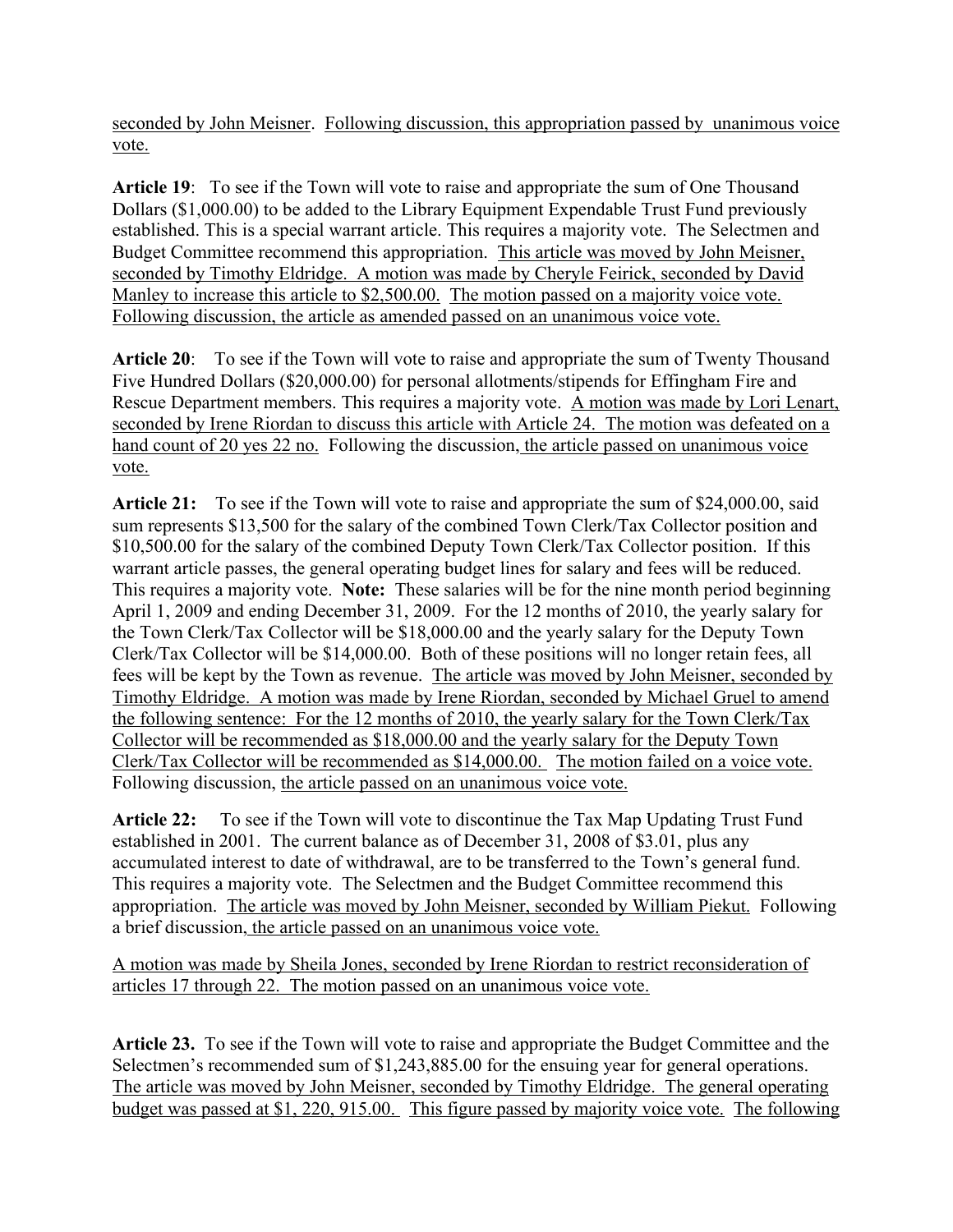is a breakdown by account as to how this figure was derived, with the various discussions, if any ensued.

4130 · Executive

| <b>Benevolence Expenses</b>            | 200.00   |
|----------------------------------------|----------|
| <b>Computer &amp; Network Expense</b>  | 1,800.00 |
| Mileage                                | 200.00   |
| <b>Office Equipment &amp; Supplies</b> | 3,000.00 |
| Postage                                | 1,200.00 |

*Salaries*

|                                        | <b>Administrative Assistant</b> | 31,500.00 |
|----------------------------------------|---------------------------------|-----------|
|                                        | <b>Clerical Support</b>         | 7,460.00  |
|                                        | <b>Moderator</b>                | 500.00    |
|                                        | <b>Selectmen</b>                | 21,000.00 |
|                                        | <b>Trustee of Trust Funds</b>   | 300.00    |
| <b>Total Salaries</b>                  |                                 | 60,760.00 |
| <b>Telephone</b>                       |                                 | 1,500.00  |
| <b>Town Meeting Expense</b>            |                                 | 200.00    |
| <b>Town Report Printing</b>            |                                 | 1,900.00  |
| <b>Workshops &amp; Seminars</b>        |                                 | 500.00    |
| Total 4130 · Executive                 |                                 | 71,260.00 |
| $4140 \cdot$ Election & Registration   |                                 |           |
| <b>Advertising</b>                     |                                 | 500.00    |
| <b>Association dues</b>                |                                 | 20.00     |
| <b>Books &amp; publications</b>        |                                 | 350.00    |
| <b>Mileage</b>                         |                                 | 150.00    |
| <b>Office Equipment &amp; Supplies</b> |                                 | 750.00    |
| Postage                                |                                 | 1,000.00  |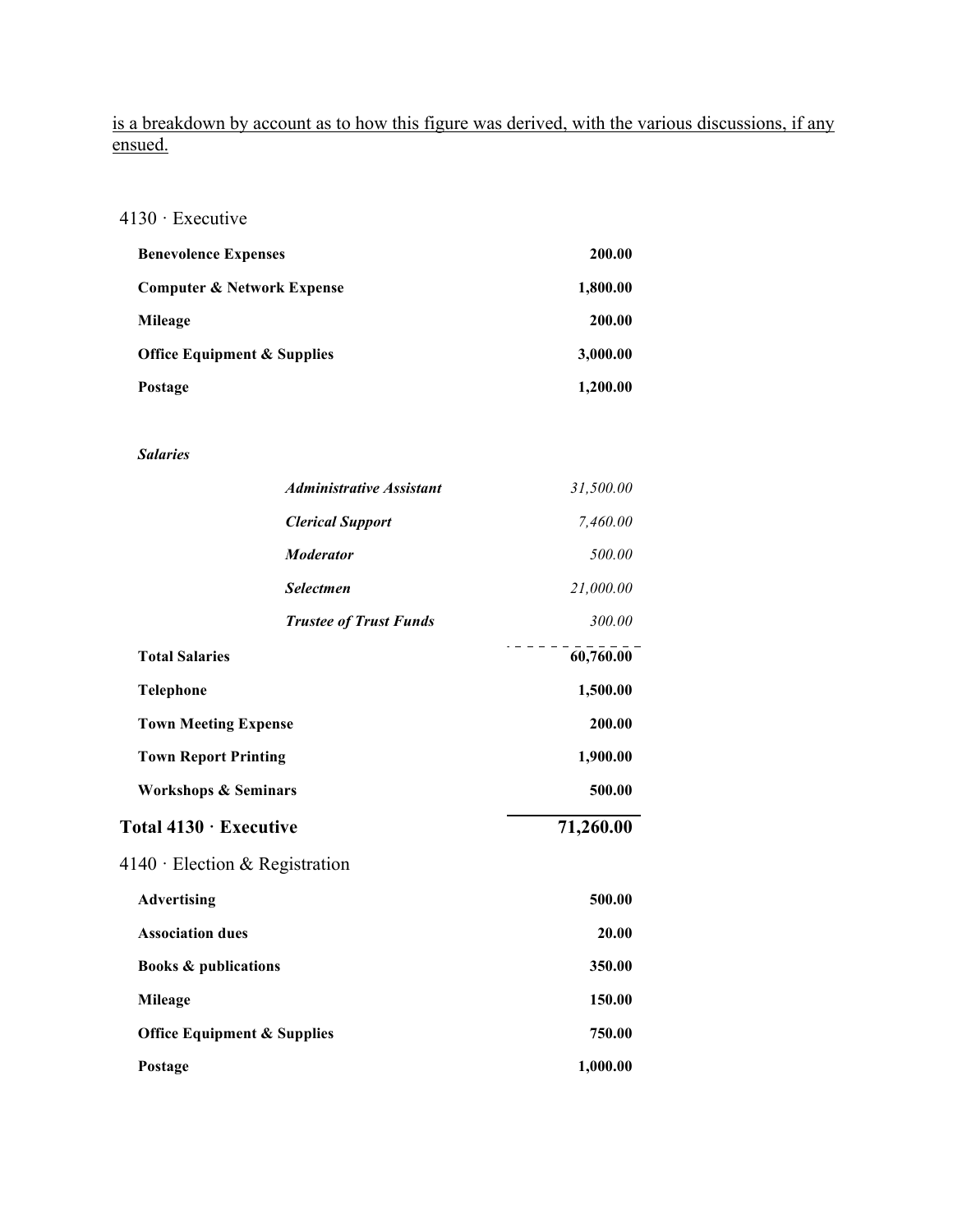#### *Salaries*

| <b>Ballot Clerk</b>                        | 260.00    |
|--------------------------------------------|-----------|
| <b>Deputy Town Clerk</b>                   | 3250.00   |
| <b>Town Clerk</b>                          | 3000.00   |
| <b>Total Salaries</b>                      | 6,510.00  |
| <b>Telephone</b>                           | 550.00    |
| <b>Town Clerk Fees</b>                     | 12,000.00 |
| <b>Workshops &amp; Seminars</b>            | 300.00    |
| Total $4140 \cdot$ Election & Registration | 21,830.00 |
| 4141 • Checklist Supervisors               |           |
| <b>Advertising</b>                         | 150.00    |
| Postage                                    | 100.00    |
| <b>Salaries</b>                            | 1,050.00  |
| Supplies/mileage                           | 300.00    |
| <b>Workshops &amp; Seminars</b>            | 300.00    |
|                                            |           |
| Total 4141 · Checklist Supervisors         | 1,900.00  |
| 4150 Financial Administration              |           |
| <b>Association dues</b>                    | 20.00     |
| <b>Auditors</b>                            | 5,000.00  |
| <b>Bank Service Charges</b>                | 400.00    |
| <b>Financial/banking supplies</b>          | 400.00    |
| <b>Mileage</b>                             | 150.00    |
| <b>Office Equipment &amp; Supplies</b>     | 500.00    |
| Postage                                    | 3,000.00  |
| <b>Registry of Deeds</b>                   | 750.00    |
| <b>Salaries</b>                            |           |
| <b>Deputy Tax Collector</b>                | 3,250.00  |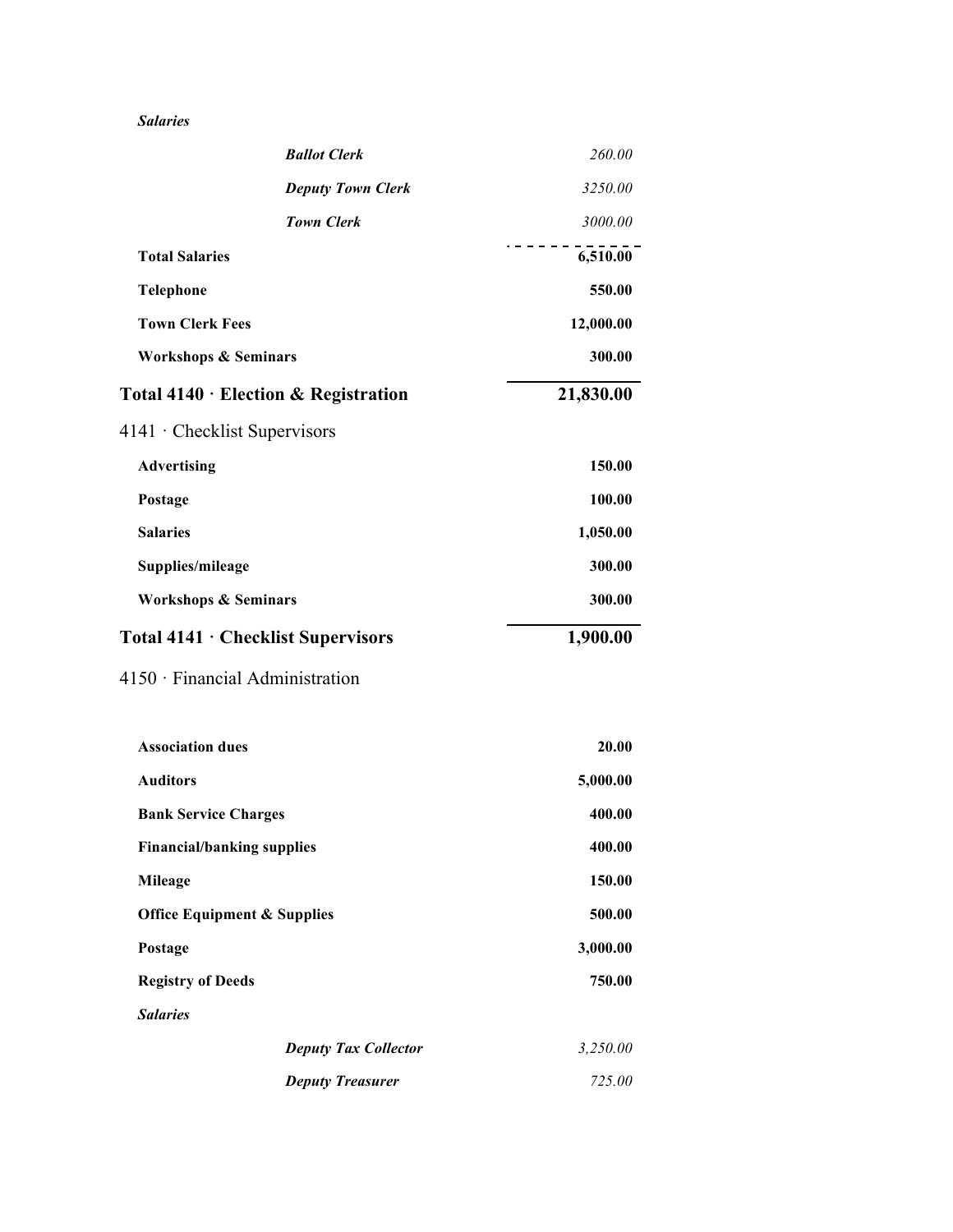| <b>Tax Collector</b>                  | 3,000.00  |
|---------------------------------------|-----------|
| <b>Treasurer</b>                      | 1,717.00  |
| <b>Total Salaries</b>                 | 8,692.00  |
| <b>Software Support</b>               | 1,800.00  |
| <b>Tax Collectors Fees</b>            | 7,500.00  |
| <b>Telephone</b>                      | 550.00    |
| <b>Workshops &amp; Seminars</b>       | 300.00    |
| Total 4150 · Financial Administration | 29,062.00 |
| 4151 Budget Committee                 |           |
| <b>Advertising</b>                    | 85.00     |
| <b>Mileage</b>                        | 150.00    |
| <b>Workshops &amp; Seminars</b>       | 200.00    |
| Total 4151 · Budget Committee         | 435.00    |
| $4152 \cdot$ Assessing                |           |
| <b>Equipment &amp; Supplies</b>       | 300.00    |
| <b>Mileage</b>                        | 150.00    |
| Postage                               | 400.00    |
| <b>Salaries</b>                       | 14,320.00 |
| <b>Software Support</b>               | 2,100.00  |
| <b>Tax Map Maintenance</b>            | 2,500.00  |
| <b>Workshops &amp; Seminars</b>       | 500.00    |
| Total 4152 · Assessing                | 20,270.00 |
| $4153 \cdot$ Legal                    | 25,000.00 |
| $4155 \cdot$ Payroll Expenses         |           |
| <b>New Hampshire Retirement-Town</b>  | 15,000.00 |
| 4155 · Payroll Expenses - Other       | 20,000.00 |
| Total 4155 · Payroll Expenses         | 35,000.00 |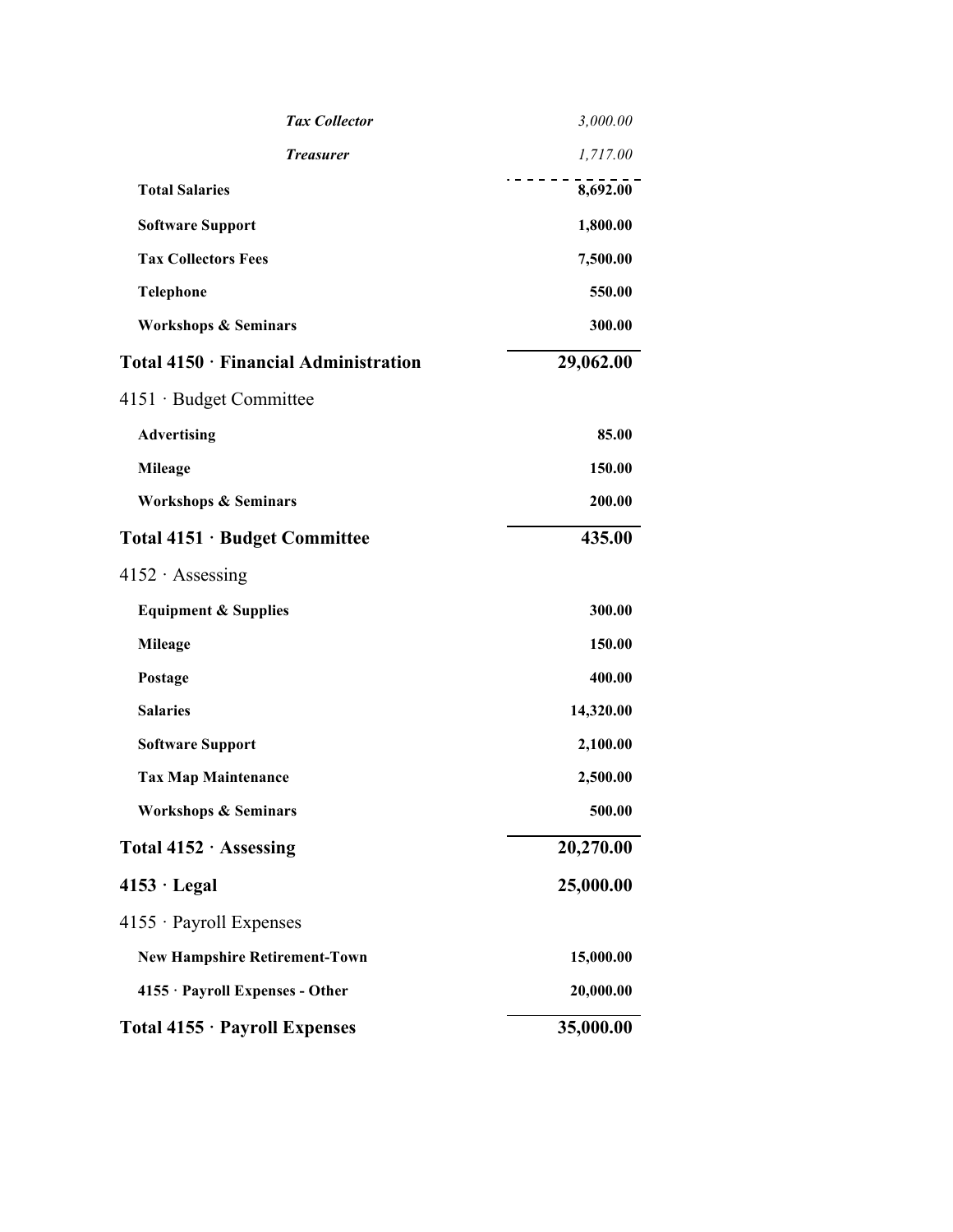| 4191 · Planning & Zoning                 |                                         |           |
|------------------------------------------|-----------------------------------------|-----------|
| 4191.1 · Planning Board                  |                                         | 4,414.00  |
| 4191.2 · Enforcement Officer             |                                         | 10,482.00 |
| 4191.3 · Zoning Board of Adjustment      |                                         | 1,955.00  |
| 4191.4 · Historical District Commission  |                                         | 366.00    |
| Total $4191 \cdot$ Planning & Zoning     |                                         | 17,217.00 |
|                                          |                                         |           |
| $4194 \cdot$ Government Buildings        |                                         |           |
|                                          | Building maintenance/supplies/equipment | 13,000.00 |
| Electricity                              |                                         | 12,000.00 |
| <b>Heating Fuel</b>                      |                                         | 15,000.00 |
| <b>Salaries</b>                          |                                         | 5,000.00  |
| <b>Sanitation</b>                        |                                         | 1,500.00  |
| Total 4194 · Government Buildings        |                                         | 46,500.00 |
| $4195 \cdot$ Cemeteries                  |                                         | 4,000.00  |
| $4196 \cdot$ Insurance Fees              |                                         |           |
|                                          |                                         |           |
| <b>Employee Insurance</b>                |                                         | 60,500.00 |
| Primex/ UE & WC                          |                                         | 8,000.00  |
| <b>Property Liability</b>                |                                         | 16,000.00 |
| Total 4196 · Insurance Fees              |                                         | 84,500.00 |
| $4197 \cdot$ Advertising & Regional Dues |                                         | 3,000.00  |
| 4210 · Police                            |                                         |           |
|                                          | <b>Association Dues</b>                 | 20.00     |
|                                          | Equipment                               | 1,000.00  |
|                                          | Fuel                                    | 6,000.00  |
|                                          | Postage                                 | 100.00    |
|                                          | <b>Radar recertification</b>            | 130.00    |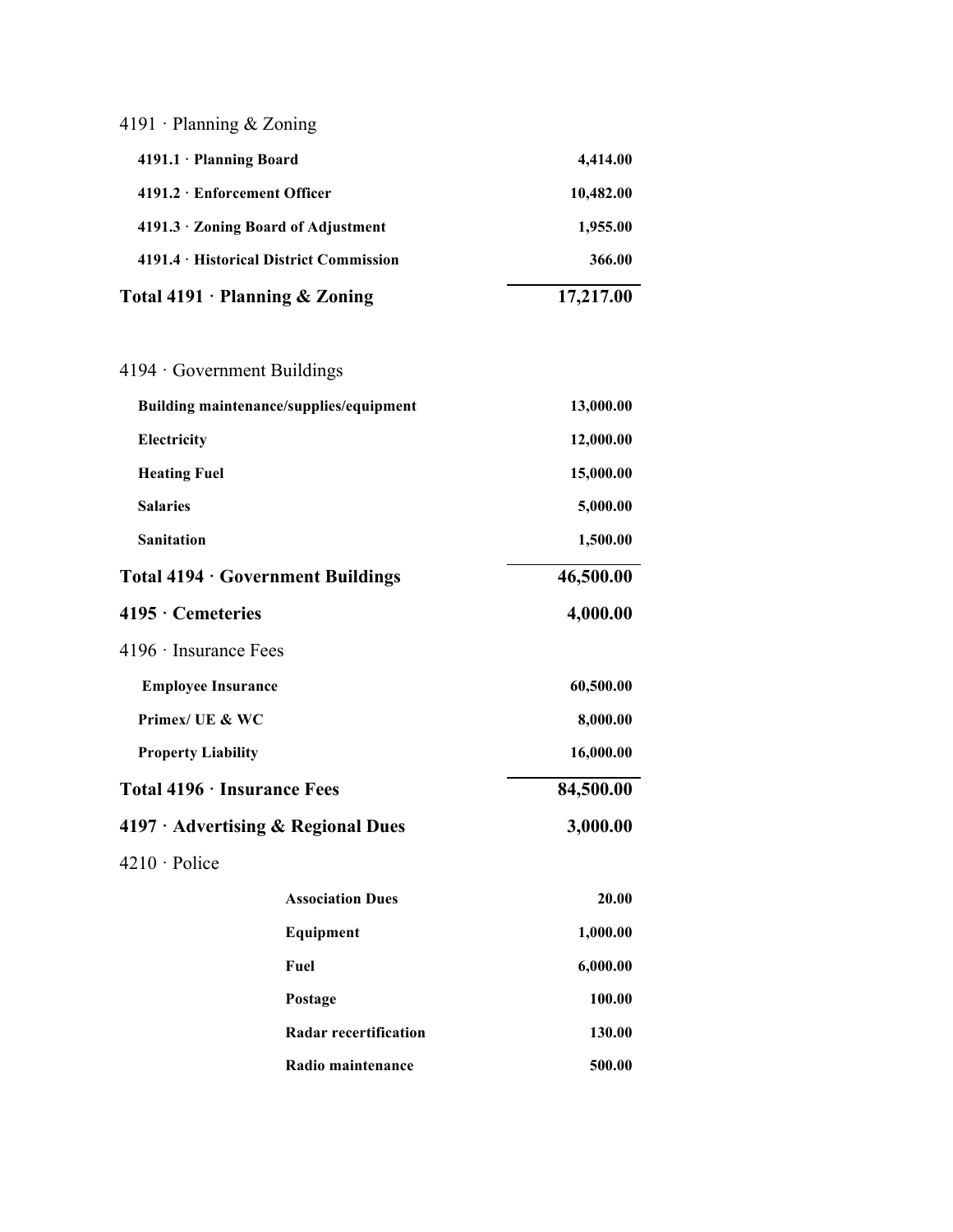|                     | <b>Salaries</b>            |                                |            |
|---------------------|----------------------------|--------------------------------|------------|
|                     |                            | <b>Police Chief Salary</b>     | 53,170.00  |
|                     |                            | <b>Police Officer Salaries</b> | 6,000.00   |
|                     |                            | <b>Police Sergeant Salary</b>  | 48,058.00  |
|                     |                            | <b>Secretary</b>               | 5,356.00   |
|                     | <b>Total Salaries</b>      |                                | 112,584.00 |
|                     | <b>Supplies</b>            |                                | 1,000.00   |
|                     | <b>Telephone</b>           |                                | 1,200.00   |
|                     | <b>Training</b>            |                                | 250.00     |
|                     |                            | Uniforms & protective gear     | 1,500.00   |
|                     | <b>Vehicle Maintenance</b> |                                | 2,000.00   |
| Total 4210 · Police |                            |                                | 126,284.00 |

## 4220 · Fire/Rescue Department

| <b>Disease Protection</b>              | 1,000.00  |
|----------------------------------------|-----------|
| <b>Fire Prevention</b>                 | 1,000.00  |
| Fuel                                   | 4,000.00  |
| <b>General Expenses &amp; Supplies</b> | 1,000.00  |
| <b>Medical Supplies</b>                | 1,750.00  |
| <b>Medstar Contract</b>                | 23,750.00 |
| Mileage                                | 1,000.00  |
| <b>Mutual Aid &amp; Dues</b>           | 5,500.00  |
| <b>New Equipment Purchase</b>          | 7,700.00  |
| Radio                                  | 2,500.00  |
| Secretary                              | 4,500.00  |
| <b>Telephone</b>                       | 1,875.00  |
| <b>Training</b>                        | 3,500.00  |
| Truck & Equipment Maintenance          | 15,250.00 |
| Total 4220 · Fire/Rescue Department    | 74,325.00 |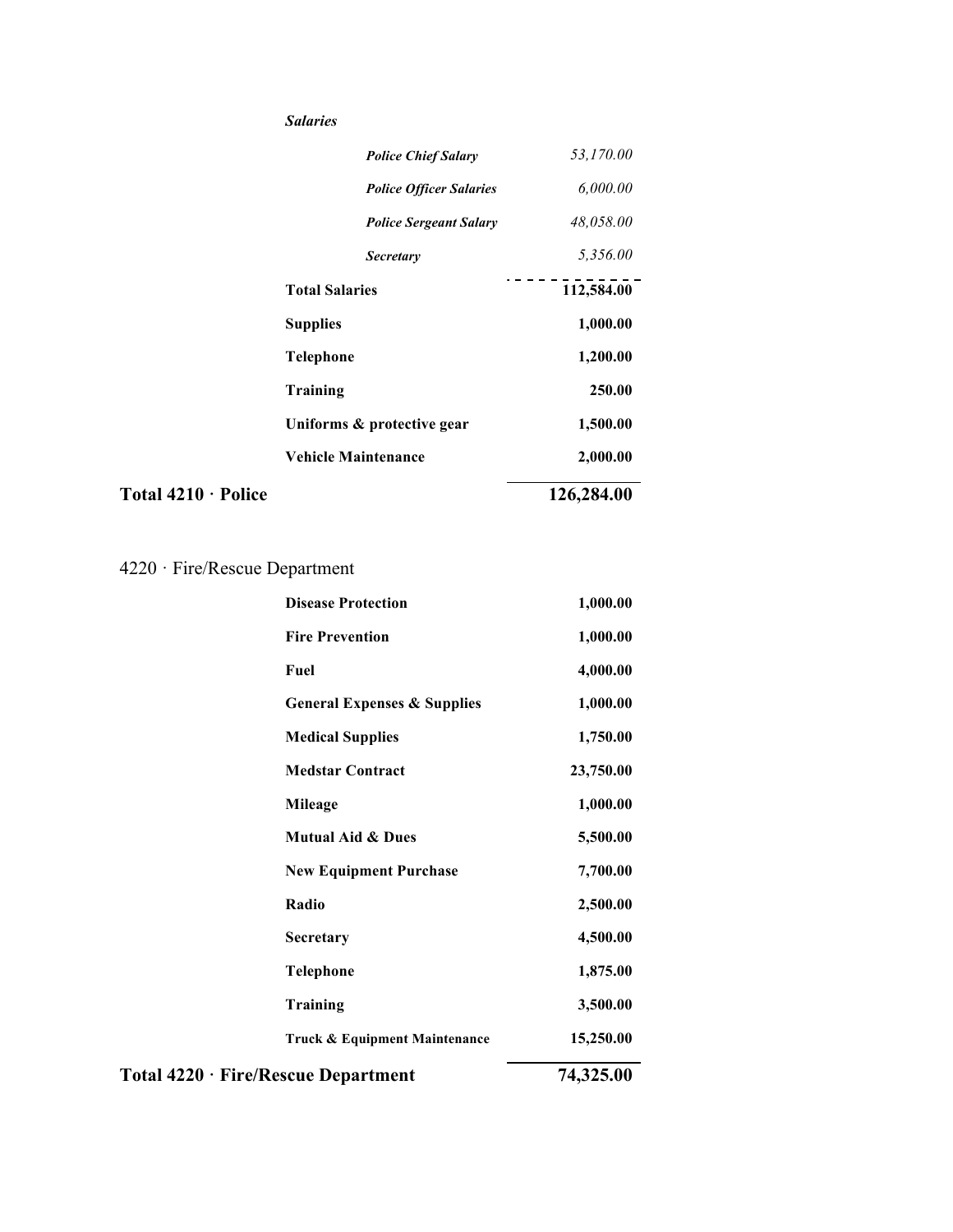# 4290 · Emergency/Forest

| <b>Forest Fires</b><br>3,500.00<br>4,650.00<br><b>Total 4290 <math>\cdot</math> Emergency/Forest</b><br>4312 · Highways & Streets<br>4312.3 · Road Maintenance<br><b>Calcium Chloride</b><br>22,260.00<br><b>Materials</b><br>37,000.00<br><b>Road Maintenance Contractor</b><br>60,000.00<br><b>Roadside Mowing</b><br>12,000.00<br>Signs & equipment<br>1,500.00<br>132,760.00<br>Total 4312.3 · Road Maintenance<br>4312.5 · Winter Roads<br>167,500.00<br><b>Contract Payment</b><br><b>Materials</b><br>80,000.00<br>247,500.00<br>Total 4312.5 · Winter Roads<br>380,260.00<br>Total 4312 · Highways & Streets<br>5,500.00<br>$4316 \cdot$ Street Lighting<br>4323 · Solid Waste Collection<br><b>Certification/Training</b><br>500.00<br><b>Repairs &amp; Maintenance</b><br>1,500.00<br><b>Salaries</b><br>42,000.00<br><b>Supplies</b><br>500.00<br>Telephone<br>550.00<br><b>Household Hazardous Waste Day</b><br>1,097.00<br>46,147.00<br>Total 4323 · Solid Waste Collection | <b>Emergency Management</b> | 1,150.00 |
|------------------------------------------------------------------------------------------------------------------------------------------------------------------------------------------------------------------------------------------------------------------------------------------------------------------------------------------------------------------------------------------------------------------------------------------------------------------------------------------------------------------------------------------------------------------------------------------------------------------------------------------------------------------------------------------------------------------------------------------------------------------------------------------------------------------------------------------------------------------------------------------------------------------------------------------------------------------------------------------|-----------------------------|----------|
|                                                                                                                                                                                                                                                                                                                                                                                                                                                                                                                                                                                                                                                                                                                                                                                                                                                                                                                                                                                          |                             |          |
|                                                                                                                                                                                                                                                                                                                                                                                                                                                                                                                                                                                                                                                                                                                                                                                                                                                                                                                                                                                          |                             |          |
|                                                                                                                                                                                                                                                                                                                                                                                                                                                                                                                                                                                                                                                                                                                                                                                                                                                                                                                                                                                          |                             |          |
|                                                                                                                                                                                                                                                                                                                                                                                                                                                                                                                                                                                                                                                                                                                                                                                                                                                                                                                                                                                          |                             |          |
|                                                                                                                                                                                                                                                                                                                                                                                                                                                                                                                                                                                                                                                                                                                                                                                                                                                                                                                                                                                          |                             |          |
|                                                                                                                                                                                                                                                                                                                                                                                                                                                                                                                                                                                                                                                                                                                                                                                                                                                                                                                                                                                          |                             |          |
|                                                                                                                                                                                                                                                                                                                                                                                                                                                                                                                                                                                                                                                                                                                                                                                                                                                                                                                                                                                          |                             |          |
|                                                                                                                                                                                                                                                                                                                                                                                                                                                                                                                                                                                                                                                                                                                                                                                                                                                                                                                                                                                          |                             |          |
|                                                                                                                                                                                                                                                                                                                                                                                                                                                                                                                                                                                                                                                                                                                                                                                                                                                                                                                                                                                          |                             |          |
|                                                                                                                                                                                                                                                                                                                                                                                                                                                                                                                                                                                                                                                                                                                                                                                                                                                                                                                                                                                          |                             |          |
|                                                                                                                                                                                                                                                                                                                                                                                                                                                                                                                                                                                                                                                                                                                                                                                                                                                                                                                                                                                          |                             |          |
|                                                                                                                                                                                                                                                                                                                                                                                                                                                                                                                                                                                                                                                                                                                                                                                                                                                                                                                                                                                          |                             |          |
|                                                                                                                                                                                                                                                                                                                                                                                                                                                                                                                                                                                                                                                                                                                                                                                                                                                                                                                                                                                          |                             |          |
|                                                                                                                                                                                                                                                                                                                                                                                                                                                                                                                                                                                                                                                                                                                                                                                                                                                                                                                                                                                          |                             |          |
|                                                                                                                                                                                                                                                                                                                                                                                                                                                                                                                                                                                                                                                                                                                                                                                                                                                                                                                                                                                          |                             |          |
|                                                                                                                                                                                                                                                                                                                                                                                                                                                                                                                                                                                                                                                                                                                                                                                                                                                                                                                                                                                          |                             |          |
|                                                                                                                                                                                                                                                                                                                                                                                                                                                                                                                                                                                                                                                                                                                                                                                                                                                                                                                                                                                          |                             |          |
|                                                                                                                                                                                                                                                                                                                                                                                                                                                                                                                                                                                                                                                                                                                                                                                                                                                                                                                                                                                          |                             |          |
|                                                                                                                                                                                                                                                                                                                                                                                                                                                                                                                                                                                                                                                                                                                                                                                                                                                                                                                                                                                          |                             |          |
|                                                                                                                                                                                                                                                                                                                                                                                                                                                                                                                                                                                                                                                                                                                                                                                                                                                                                                                                                                                          |                             |          |
|                                                                                                                                                                                                                                                                                                                                                                                                                                                                                                                                                                                                                                                                                                                                                                                                                                                                                                                                                                                          |                             |          |
|                                                                                                                                                                                                                                                                                                                                                                                                                                                                                                                                                                                                                                                                                                                                                                                                                                                                                                                                                                                          |                             |          |
|                                                                                                                                                                                                                                                                                                                                                                                                                                                                                                                                                                                                                                                                                                                                                                                                                                                                                                                                                                                          |                             |          |
|                                                                                                                                                                                                                                                                                                                                                                                                                                                                                                                                                                                                                                                                                                                                                                                                                                                                                                                                                                                          |                             |          |
|                                                                                                                                                                                                                                                                                                                                                                                                                                                                                                                                                                                                                                                                                                                                                                                                                                                                                                                                                                                          |                             |          |
|                                                                                                                                                                                                                                                                                                                                                                                                                                                                                                                                                                                                                                                                                                                                                                                                                                                                                                                                                                                          |                             |          |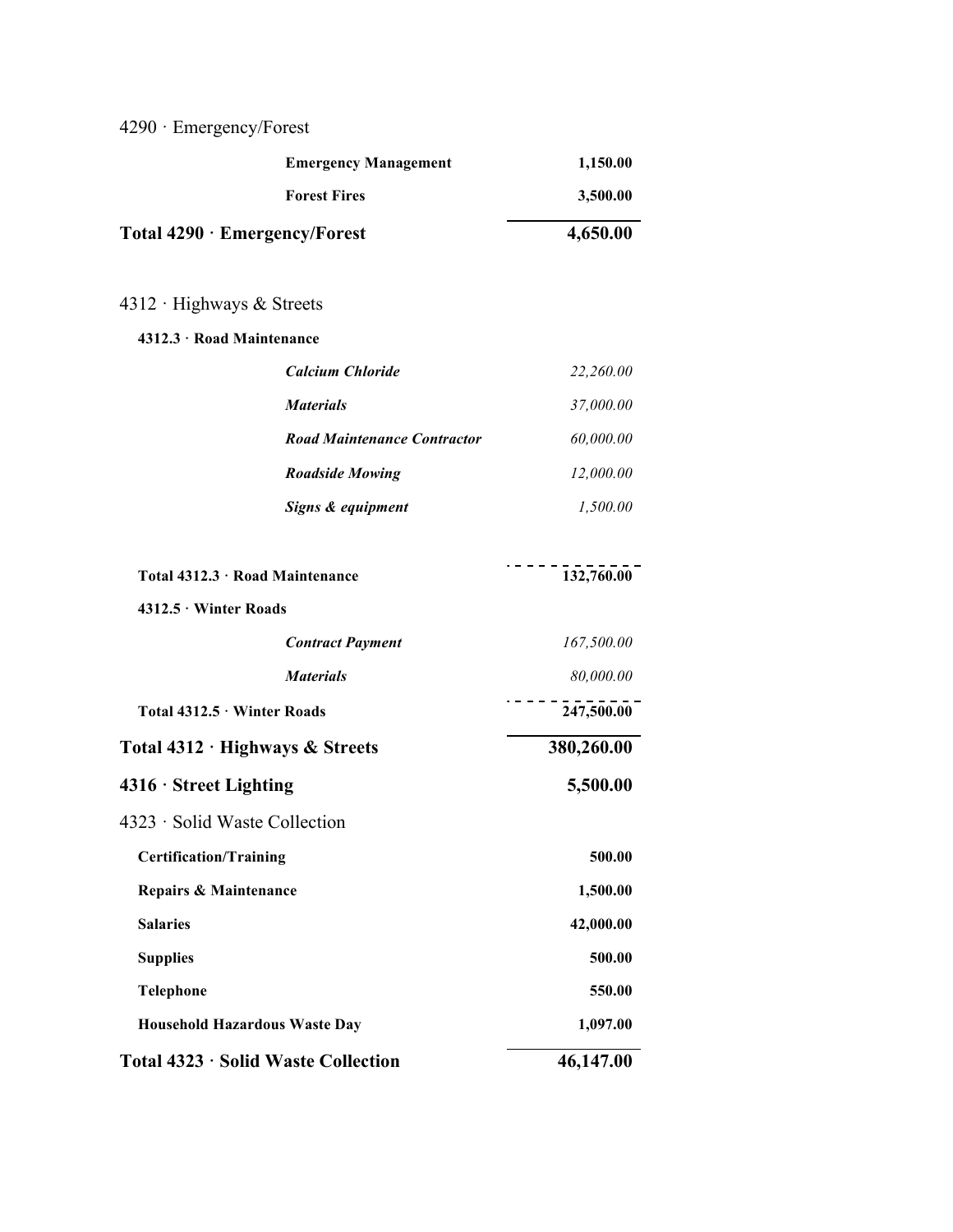| 4324 · Solid Waste Disposal                    |            |
|------------------------------------------------|------------|
| <b>Waste Management Containers</b>             | 100,000.00 |
| 4324.05 · Tire/metal/paper disposal            | 12,000.00  |
| Total 4324 · Solid Waste Disposal              | 112,000.00 |
| 4325 · Solid Waste Clean Up                    |            |
| <b>Landfill Monitoring</b>                     | 5,900.00   |
| Total 4325 · Solid Waste Clean Up              | 5,900.00   |
| $4414 \cdot$ Dog Officer                       |            |
| <b>Humane Society Fees</b>                     | 500.00     |
| <b>Salary</b>                                  | 6,000.00   |
| <b>Supplies &amp; Equipment</b>                | 500.00     |
| Total $4414 \cdot$ Dog Officer                 | 7,000.00   |
| $4415$ Health Agencies & Hospitals             |            |
| <b>Agape Food Pantry</b>                       | 1,000.00   |
| <b>American Red Cross</b>                      | 400.00     |
| <b>Northern Human Services</b>                 | 716.00     |
| <b>Ossipee Children's Fund</b>                 | 1,000.00   |
| <b>Starting Point</b>                          | 1,000.00   |
| <b>Tri-County CAP</b>                          | 3,200.00   |
| <b>VNA</b>                                     | 3,499.00   |
| <b>White Mountain Community Health Center</b>  | 1,100.00   |
| Total $4415 \cdot$ Health Agencies & Hospitals | 11,915.00  |
| 4442 · General Assistance                      | 20,000.00  |
| $4445.2 \cdot$ Meals on Wheels                 | 3,600.00   |
| 4520 · Parks & Recreation                      |            |
| <b>Town of Ossipee</b>                         | 3,500.00   |
| Total 4520 · Parks & Recreation                | 3,500.00   |
| $4550 \cdot Library$                           |            |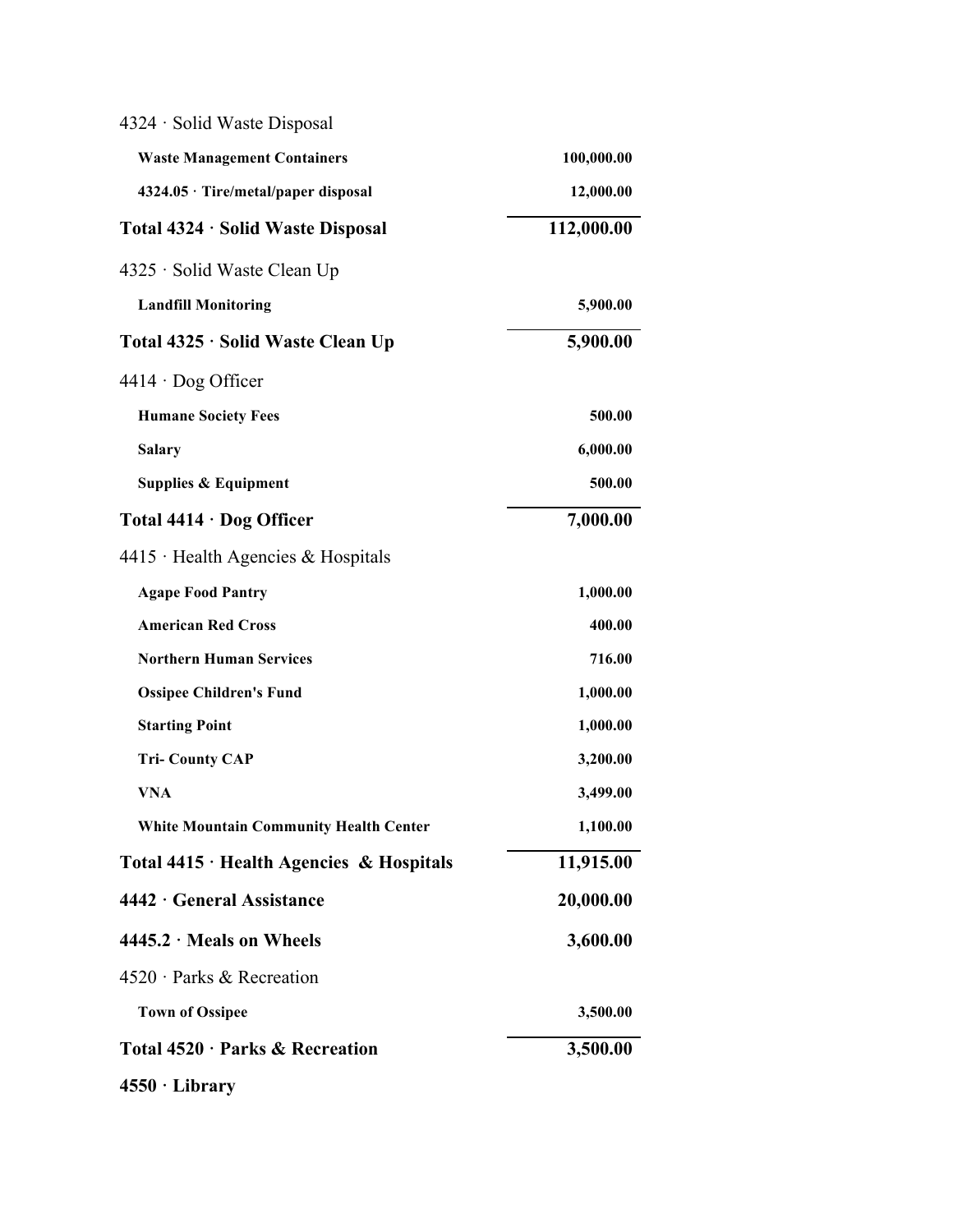| <b>Other Expenses</b>              | 14,000.00      |
|------------------------------------|----------------|
| <b>Salaries</b>                    | 30,600.00      |
| Total $4550 \cdot$ Library         | 44,600.00      |
| 4583 · Patriotic Purposes          | 1,000.00       |
| 4611.2 Conservation Commission     | 2,925.00       |
| $4619 \cdot$ Town Forester         | 1,500.00       |
|                                    |                |
| 4711 · Debt Service                |                |
|                                    |                |
| 4711.1 · Principal/Long Term Notes | 29,000.00      |
| 4721 · Interest/Long Term Notes    | 1,305.00       |
| $4723 \cdot$ TAN Interest          | 2,500.00       |
| Total 4711 · Debt Service          | 32,805.00      |
| <b>Total Operating Budget</b>      | \$1,220,915.00 |

Discussion: A motion was made by Marilynn Maughan, seconded by Frank Keville to reduce the Town Clerk salary to \$750.00, Deputy Town Clerk salary to \$812.50, and the Town Clerk fees to \$2,240.00 motion carried unanimously. A motion was made by Marilynn Maughan, seconded by John Meisner to increase the Ballot Clerk salary line to \$1,000.00. The motion carried unanimously. A motion was made by Sheila Jones, seconded by Henry Spencer to increase the Supervisors of the Checklist salary to \$1,350.00. The motion carried unanimously. A motion was made by Marilynn Maughan, seconded by Timothy Eldridge to reduce the Tax Collector salary to \$750.00, Deputy Tax Collector salary to \$812.50 and the Tax Collector fees to \$2,625.00. The motion carried unanimously.

**Article 24:** To see if the Town will vote, pursuant to RSA 154:1, I(b), to organize the Town of Effingham Fire Department as follows: a fire chief appointed by the Board of Selectmen upon the recommendation of a Selectmen appointed review board. Officers and firefighters will be appointed to the Town's fire department upon the recommendation of the fire chief, by the Board of Selectmen. This requires a majority vote. The article was moved by John Meisner, seconded by Timothy Eldridge. Moderator Slack announced to the voters present that the article will be voted on by ballot. She was given a petition by five voters requesting the ballot vote. That